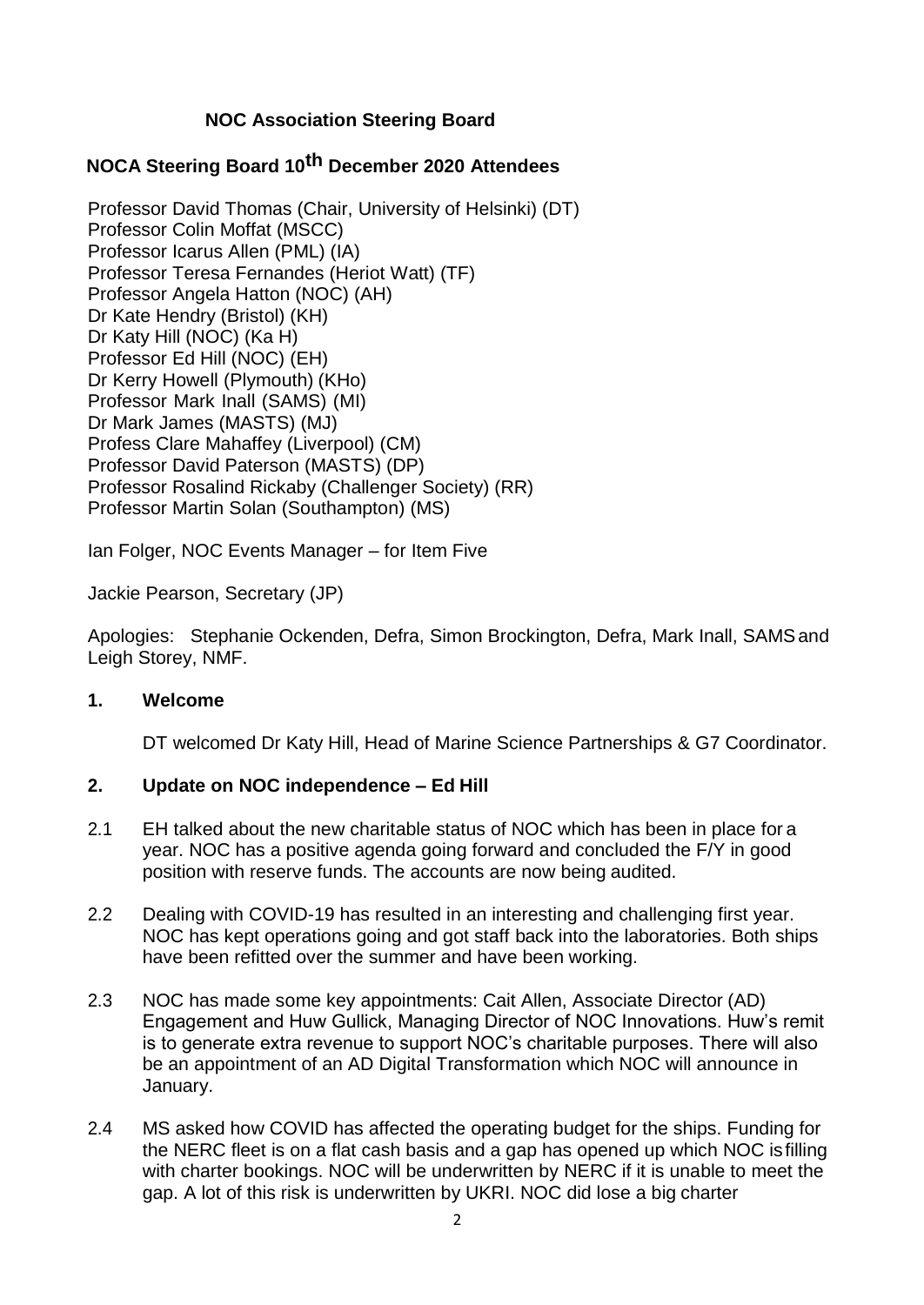unfortunately but has been making savings in other areas and is looking to deliver this charter in a future year. IA congratulated EH on a surplus in NOC's first year of trading and asked to be put in touch with Huw Gullick. **Action: EH**

- 2.5 CM asked about impacts from the transfer. NOC is hiring staff on new terms which offer higher basic pay but the pension isn't as good as the existing package. Staff have the option to transfer if they wish.
- 2.6 NOC remains a science organisation but commerce will be an important part of its portfolio and there are opportunities of operating independently. There is an ongoing cultural transformation. Any surplus funding is reinvested for the future as NOC no longer loses unspent budget at year end. NOC has instigated a progression points system into the staffing structure.
- 2.8 KH asked if there were concerns following the UK's exit from the EU. The NOC business plan model has assumed that there will be no EU funding so there is no dependency on it. If EU funding becomes available, that will be great but is not anticipated. There remain some areas of concern and uncertainty.

### **3. Meeting minutes and actions – June 2020**

- 3.1 DT noted no problems in relation to the minutes and thanked JP. Action 5.1 related to a position piece to show the importance of enabling economic recovery. Weneed to consider the audience for this, particularly now that the Spending Review (SR) has passed. The audience is a wider government BEIS group; some of the Research Councils would benefit so this has a potentially wide audience. There is a potential audience in NERC which will benefit from the SR. There has been a panel meeting about the ocean economy which articulates the benefit of the ocean environment.
- 3.2 AH suggested that rather than write a position piece, we need to think, as a committee, about how we promote science. We should all commit to promoting marine science to the groups we meet, to profiling key points about theeconomy, biodiversity and climate etc. and highlighting the importance of the ocean.

## **4. NOCA Steering Board Working Groups (Action 7.3, June 2020)**

- 4.1 DT asked whether we should distinguish between the key points of a position list and those of the Decade or whether these should be merged. AH recommended creating a small working group and reporting back to the annual meeting. The Decade Working Group (WG) hasn't progressed so perhaps we should change its ToRs to a more generic WG, going forward.
- 4.2 MS said we should be writing about how the ocean is integral to the earth system a short, nature perspective's piece that would get exposure, would add to the debate.
- 4.3 Ka H said that Government is keen for concise, targeted information that is fit for purpose and profiles the challenges and opportunities. She recommended concise briefing notes of no more than two to four pages, with diagrams. We need to think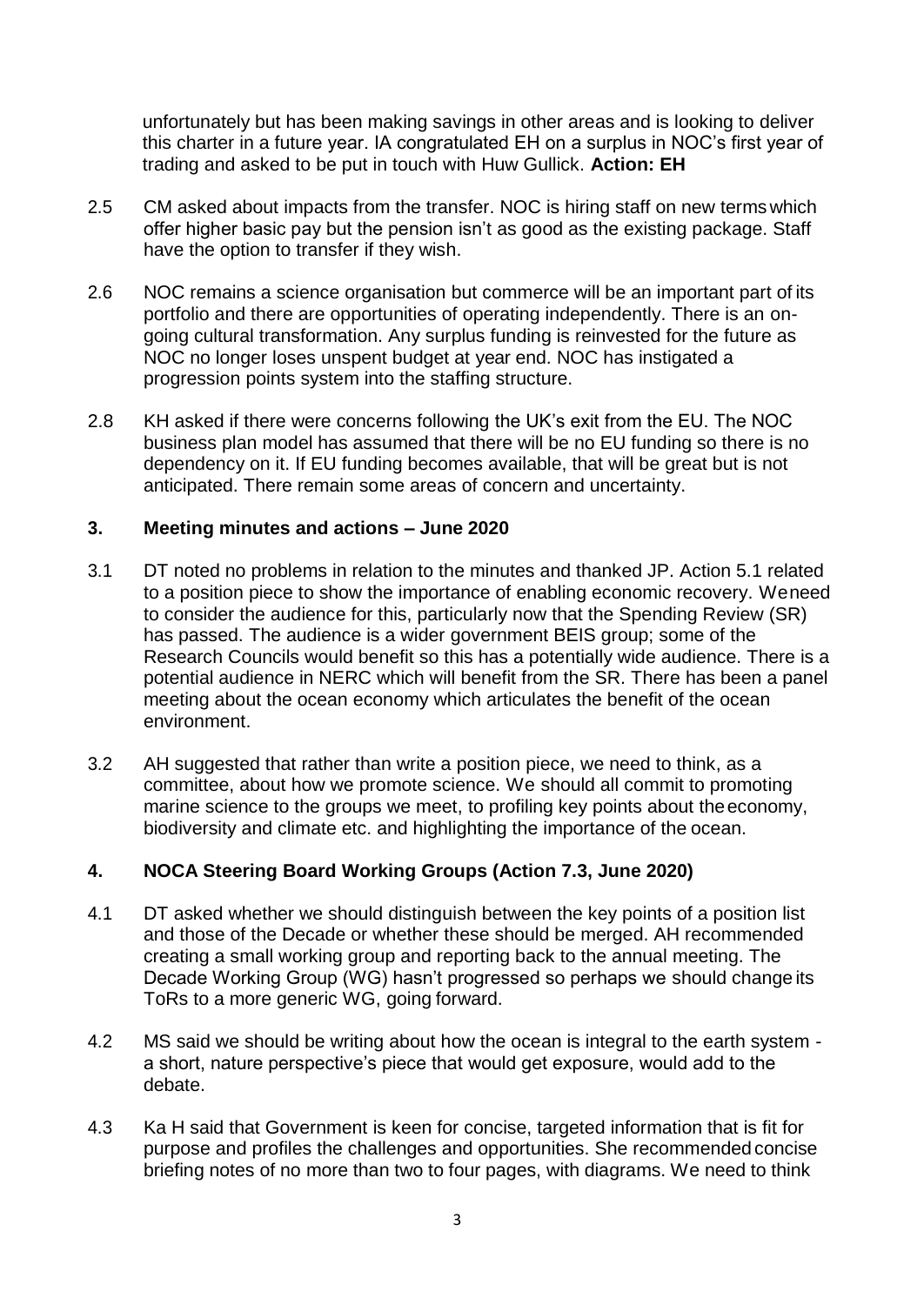about how we demonstrate leadership; what do we want to promote in terms of our capabilities; what does the UK want to progress through the Decade? We need to identify the UK's key strengths, capabilities and emerging needs.

**4.4** DT concluded we need to combine actions 5.1, 5.8 and 7.3 and rethink the WG. It would be good to get a published positioning paper as an outcome. AH suggested that Kevin Horsburgh and Katy Hill could bring this group together, perhaps with a new chair. **Action: KA H**

#### **MS missed this input – sorry.**

4.5 DT agreed to amalgamate actions 5.1, 5.8 and 7.3 and asked that GERC (Global Environmental Research Committee) colleagues are asked to provide input. AH and MS need to be part of the discussion. MS advised that there is a report that can be shared. **Action: MS**.

### **5. Finalising the 2021 10th Annual Meeting of the NOC Association – date, format, topics and speakers.**

DT welcomed Ian Folger, NOC Events Manager, who joined for this item.

- 5.1 IF advised there are several commitments in June and July so it would be best to avoid this time. Also, there will be lot of precautionary COVID-19 measurements still in place, through to September 2021.
- 5.2 MS recommended staying virtual but make the decision early. We should time the meeting beyond term time and use the best practices from other conferences that have been conducted virtually. AH suggested splitting the meeting into a couple of slots of half days as one full virtual day is too much.
- 5.3 By May COP26 will be well advanced. MJ said it has been complicated trying to engage with COP. MASTS has applied for observer status but won't know the outcome for a while. MASTS is planning a series of events for COP which will help raise awareness.
- 5.4 Ka H said that COP is a big event; we need to be strategic about how toget involved. She is happy to discuss further, off-line.
- **5.5** The Board agreed that the NOCA AGM will be virtual, in mid-May, spread over two days, with sessions lasting no more than two hours each and no more than two sessions per day. The agenda will include a presentation on the current status of COP26. We should increase levels of interaction and avoid lengthy presentations (no more than six to eight minutes each) with break-out sessions. **Action: JP**
- 5.6 The meeting should have the title '*UK marine science – new opportunities for the future'* and the following is a list of topics suggested by the Board.

### **5.7 Suggested agenda topics**

IF agreed to minimising screen time and including breaks. Recording sessions is helpful for when delegates need to duck in and out. We know this from 'on-demand'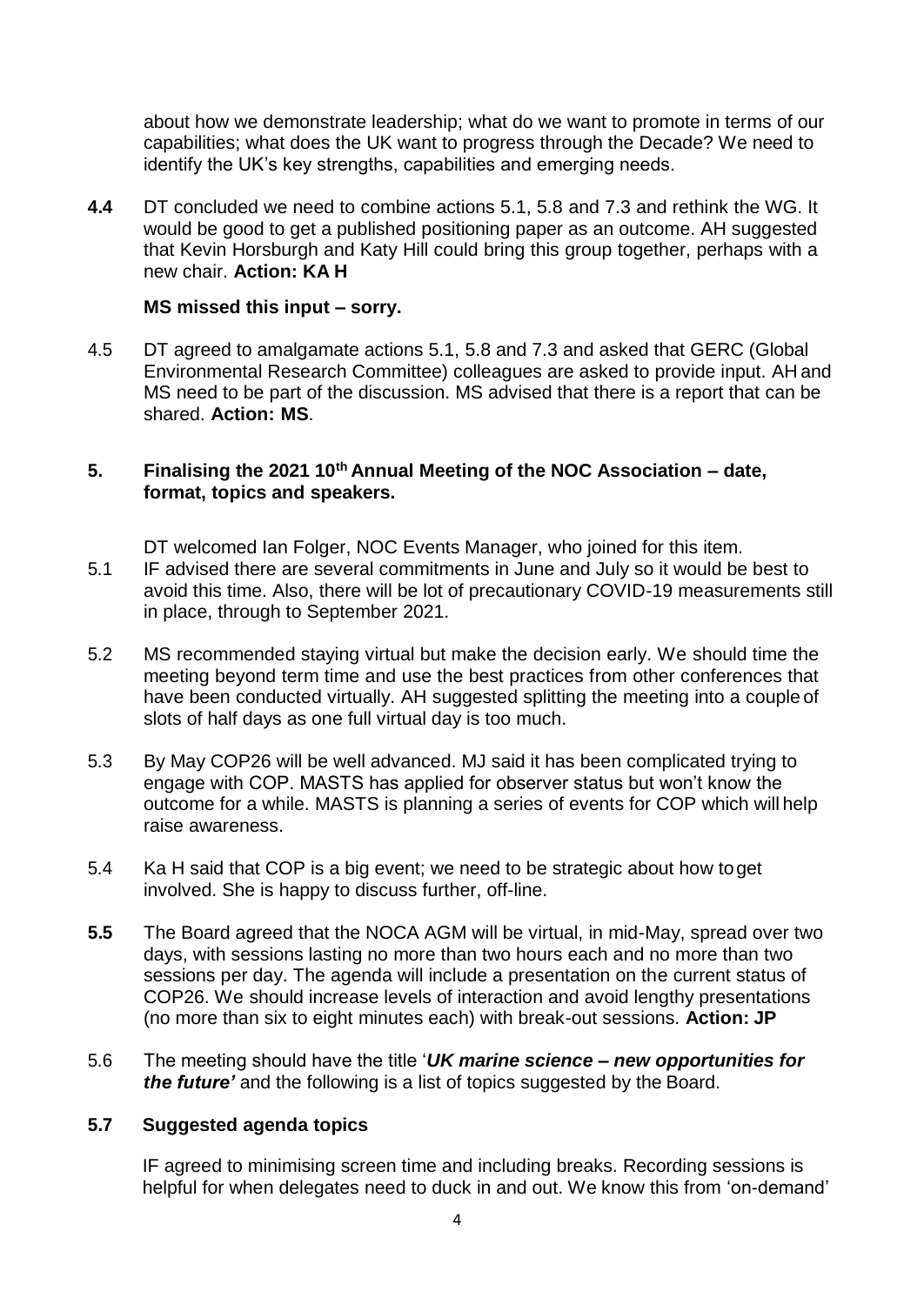figures for the Marine Autonomy and Technology Showcase. He advised leaving a reasonable amount of time for questions and answers after the presentations.

- 1.) COP 26 & G7 Dr Katy Hill, G7 Co-ordinator
- 2.) COVID working group Dr Kate Hendry, University of Bristol
- 3.) Net Zero Oceanographic Capability (NZOC), Leigh Storey, NOC
- 4.) The NERC research fleet, ship time and marine planning Dr Natalie Powney, **NERC**
- 5.) Developments in autonomous underwater vehicles Dr Alex Phillips, NOC
- 6.) Funding landscape for marine science, moving forward and how we mightinfluence it - NERC Director of strategic partnerships, Dr Iain Williams, NERC
- 7.) Addressing the issues of Equality, Diversity and Inclusion in marine science speaker?
- 8.) What are the costs of global oceanography programmes? How much will the Decade cost? How will we deliver it properly and what happens if there is a short fall? EH referred to sustainable global observations, much of which is not well defined. There are high levels of ambition which come with price tags which are hard to quantify. MS added that we know roughly how much £10 million scheme is and how many grants that will cover. Formal financial costing isn't needed, justball park figures and ship-time should be included.
- 9.) Outputs from the Global Challenges Research Fund (GCRF) and Official Development Assistance (ODA) – would be nice to know what has been delivered and whether we should be defending this. Are there any statistics on this? It's possible that the GCRF may cease to exist so a session on GCRF and ODAgood news stories would be powerful. Whilst it's true that the GCRF may be in doubt, there will be some UKRI funding for international engagement. Agreed to GCRF/ODA good news stories.
- 10.) CM commented that we will have a big challenge in making ocean science attractive for undergraduates and she expressed concern that in the future, students might choose to study virology instead. Weare not doing a good job advertising this to schools so perhaps there should be a session ontraining, ECAs…etc. DT agreed that there should be a session on how to attract the next generation of marine scientists. 'Encouraging the next generation of marine scientists – training opportunities and life as an Early Career Researcher (ECR)'. Regarding ECRs – there have been questions about job security; perhaps we should get data from NERC on what people have requested on grants in terms of lengths.

## **Format: For a selection of six sessions**

- Limit sessions to two hours
- No more than two sessions per day
- Presentations no more than six eight minutes long
- Include breaks, break-out sessions and opportunities for questions and interaction.
- Record sessions and pre-record so that delegates can see in advance.
- Get David Thomas, Ian Folger, Mark James and Jackie Pearson together to discuss format. **Action: JP**
- Plenary speakers? Unusual topics e.g. migration to the coasts…
- What about mini-plenary sessions?
- Get presentations on line before hand and get questions in advance.
- To note: some topics will require introduction.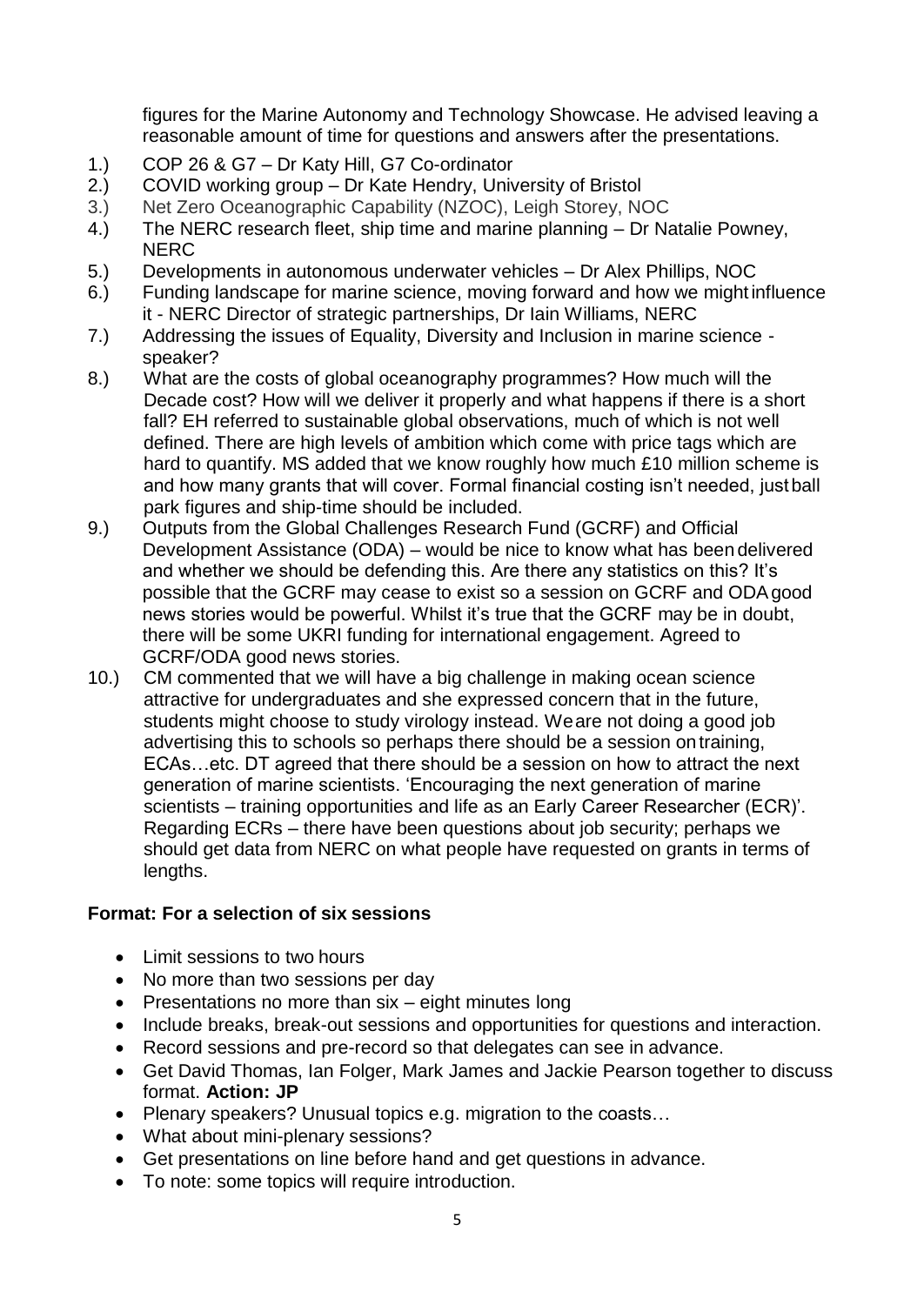- 5.9 There is the timeliness for the year 2021 with lots of issues which has built in a sense of urgency so EH suggested the meeting title, "*Marine science - on the cusp of new opportunities for the future*" and said it will be important to get a sense of urgency into the strapline. IA commented we need to recognise that we are in a transition point over the next 12 to 24 months and the community must be ready to adapt to change, with embracing new ways of working and operating.
- 5.9.1 Arrange meeting with David Thomas, Ian Folger and Mark James to discuss format. **Action: JP (Update: Scheduled for 20 January 2021)**
- 5.9.2 MS asked if there will be plenary speakers and whether we get some whom we are not used to hearing from, for example, migration to the coasts. DT agreed there could be mini-plenary sessions. MS advised that some events include pre-recorded events with a 20 minute talk that people can see, for example, a week in advance.
- 5.9.3 It was agreed to have six defined sessions and consider two plenary guests. Some topics will require introduction. Questions can be added via the chat box. MJ suggested a series of short talks, then facilitated questions after. The Sustainable Management of Marine Resources (SMR) programme brings people together and is a UKRI Strategic Priorities Fund (SPF) programme. Should we bring in the other SPFs to link them into the marine context?
- 5.9.5 TF suggested putting the presentations on line beforehand so that questions canbe raised beforehand.
- **5.9.6** MS concluded this session by advising that the minutes from the latest GERC meeting will be available in January 2021. In the N/Y, he agreed to circulate these to the NOCA Board. **Action: MS**

## **27th January 2021, Part Two**

Apologies were received from Leigh Storey, Prof Colin Moffat and Dr Claire Mahaffey. Prof David Thomas (DT) welcomed Dr Tarquin Dorrington (TD) who would be standing in for Dr Stephanie Ockenden from Defra.

### **2. Status of the MSCC – Revised UK Marine Science Roadmap**

**2.1** TD said there was no information at the moment because currently, the Roadmap is with Scottish Government. The draft is in the public domain but the detailed document is waiting for sign off from ministers. An MSCC statement on the ocean and the climate crisis is due to be published next week. DT commented that we should make this a starting point on the next agenda **(Action, JP).**

### **3. NOCA information sharing: the 2021 Super Year**

### **3.1 UN Decade of Ocean Science for Sustainable Development**

3.1.1 AH agreed to put Decade information on a Teams site as an output from the GERC meeting. (Slides were circulated after the meeting). There was a 'Decade' meeting with the Royal Society's GERC group involving 60 people from the UK. Four ideas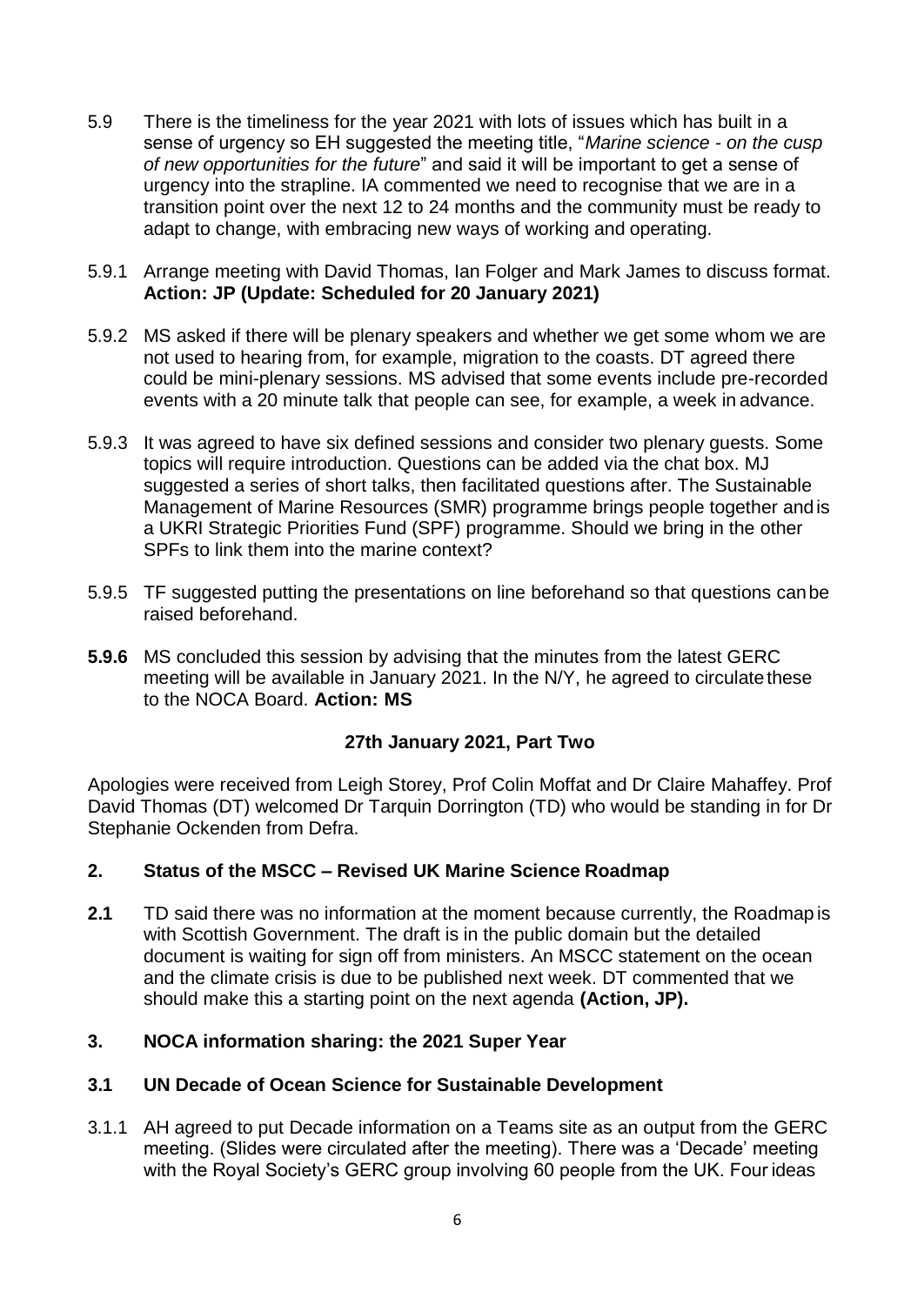for actions were prioritised. The International Working Group (IWG), is a subgroup of the UK's [Marine Science Co-ordination Committee](https://www.gov.uk/government/groups/marine-science-co-ordination-committee) and the UK National Decade Committee for the 'Decade' and will collate information about the UK's potential to input into the 'Decade'. A deep ocean twilight zone programme has been submitted which has UK leadership. There is a POGO sponsored programme about designing next generation microbe molecular biological observing systems. It would be good if information about UK involvement in Decade could be flagged to the Secretary of the MSCC, Dr Abigail Marshall [\(abigail.marshall@noc.ac.uk\)](mailto:abigail.marshall@noc.ac.uk). MI asked about the process for passing on information as he aware that there is a WHOI ocean boundary initiative which has UK partners.

- 3.1.2 There is coordination within the Royal Society. The IWG is seeking information on large-scale programmes, for example, internationals with multiple partnerships. There may be smaller programmes that are grouped together under Decade themes. We need to know where UK researchers are involved in bigprogrammes. This will then help the UK to be better prepared for Round Two.
- 3.1.3 This is a process about endorsement, rather than securing further funding. Weneed to be aware of what is going on and understand how the UK's marine science community can get involved. The Intergovernmental Oceanographic Commission (IOC) has been restructured to manage the Decade. We are seeing some big initiatives where the UK is playing a leadership role and we need to think about a strategy as to how to attract funding to some of these areas.
- **3.1.4** Although this is early days, the list of programmes will eventually go on to the IWG's web site so, as an action for this Board, please let Dr Marshall have any information on UK involvement in Decade. Action: JP to pass on details of Dr Marshall to the Board. **Action: JP**
- **3.1.5** MI asked if the RS was in discussion about the Decade with the National Academy of Sciences at all? MS advised that GERC will have input on these and agreed to report back to the Board. **Action: MS**
- **3.1.6** It would be helpful if a programme with international connections goes to NERC. It might be worth getting a group together to consider highlight topics and there may be potential for coordinated activity. DT commented that at the last two science committee meetings, the Decade was not really discussed. IA noted that Prof Nicki Beaumont, PML is a representative on the NERC Science Committee. We need to get a solid idea on the table and agreed that it would be a good idea to form a group. **Action DT**

## **3.2 COP26 – Katy Hill**

COP26 is about working to 'net zero' and is a great opportunity to raise the profile of UK marine science. There may be a side event at COP26 which will be a hybrid event of virtual and in person and marine science will be in the Blue Pavilion. Earth Information Day is an opportunity to network and brief on topics and activities. The Met Office is supporting a hackathon and the NOC has engaged MEDIN on this. NOC is working with others, e.g. PML. The Future of the Seas and Ocean initiative (FSOI) is being led by UK and we have established a Coordination Centre.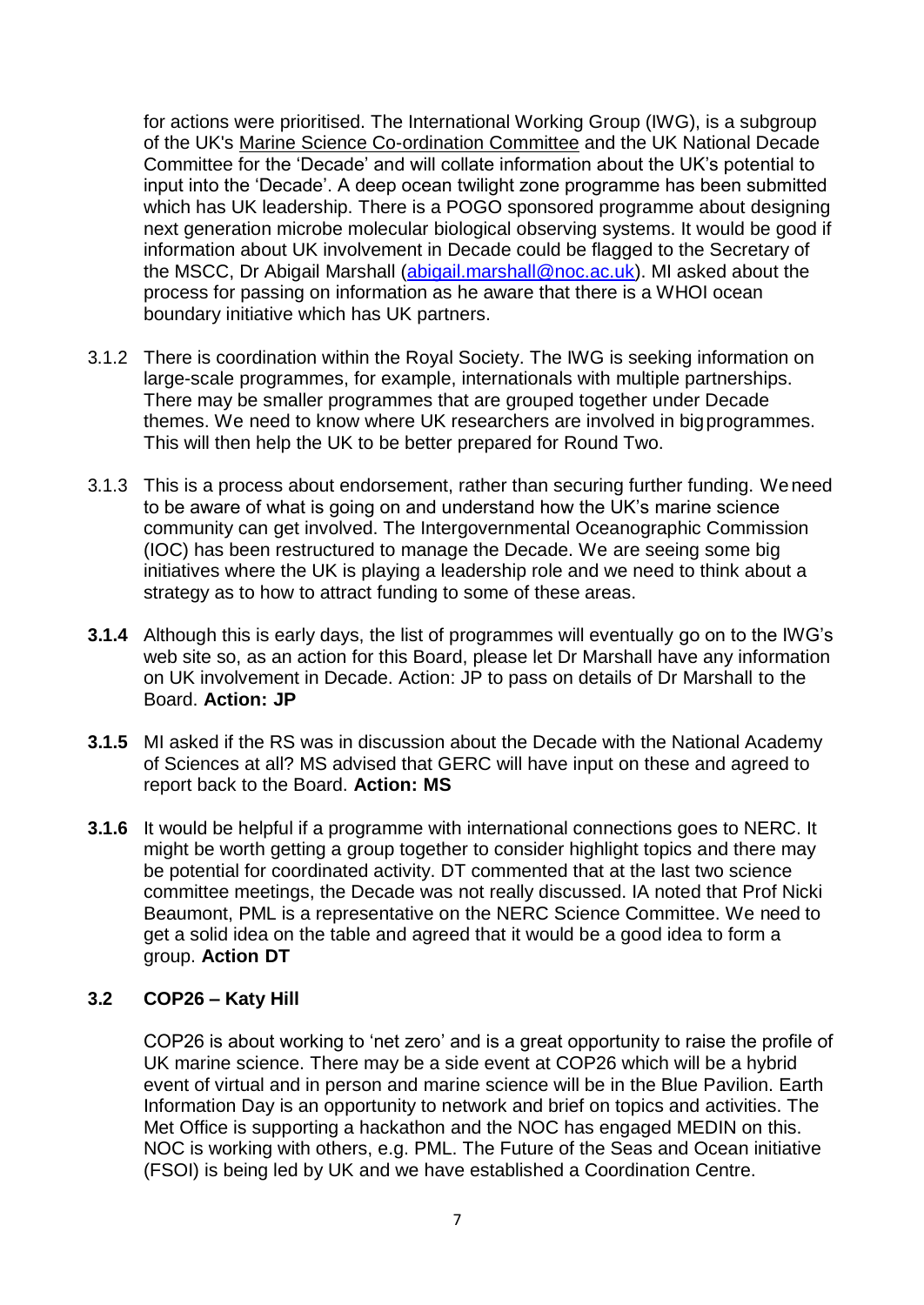## **3.3 UK G7 presidency – Tarquin Dorrington**

- 3.3.1 Wedidn't receive much notice in October 2020 to collate ideas that we could submit on the ocean for the UK's presidency, however, it is pleasing that this has been picked up by Number 10. We are working with the IOC and Katy Hill and are working on two main areas:
	- The Decade and pushing action-orientated science. We need to remind the G7that the Decade is in support of Sustainable Development Goal 14.
	- The Global Ocean Observing Systems GOOS Strategy.
- 3.3.2 Weare linking through the IOC on two major programmes. The main meeting will be in June with sub-meetings in the preceding months.
- 3.3.3 (MI) The Cabinet Office is seeking large collaborations between institutions. To have an event in zone will require money. If there are discussions, what can NOCA do? Are we serious about putting in a 1000 word proposal? The deadline is late February.
- 3.3.4 (KA H) Richard Wood is the science lead from Met Office side. They have a government team managing the engagement. Katy has a meeting with the Met Office and will try to nail down a concept note. There is discussion about getting equipment to Glasgow. There needs to be good infographics on social media and we need to keep in mind that large sections of the event will be on-line.
- 3.3.5 EH added that important to manage expectations re: COP26 as NOC can't do anything on its own in this space. The discussions with the Met Office are not a NOC-Met Office discussion. We are not prioritising this strongly unless we willcan join an on-going initiative. There are many players in this space. UKRI is also thinking about its presence here.
- 3.3.6 MI noted that Marine Scotland may be bringing ships into Edinburgh. Edinburgh will be as much a part of this as Glasgow so engaging with Colin Moffat will be good for NOCA.
- 3.3.7 MJ added that MASTS has applied for observer status and has been in contact with the Met Office. We are all cautious about making large commitments to this but need to be avoid losing our voices in the noise. There may be some smaller events, targeted at younger people, good on-line activities. There has been a conversation about bringing the SDA into Glasgow, however, MI says it's too shallow.
- **3.3.8** AH recommended setting up a group to discuss potential funding opportunities and agreed to send an email out. We need to represent everyone. We could we create a page/forum for information sharing. **Action: AH, JP**
- 3.3.9 DT agreed this is a good idea. AH asked that if members have any thoughts on this, to let Jackie know and we will also look at this for the NOCA members. Maybe an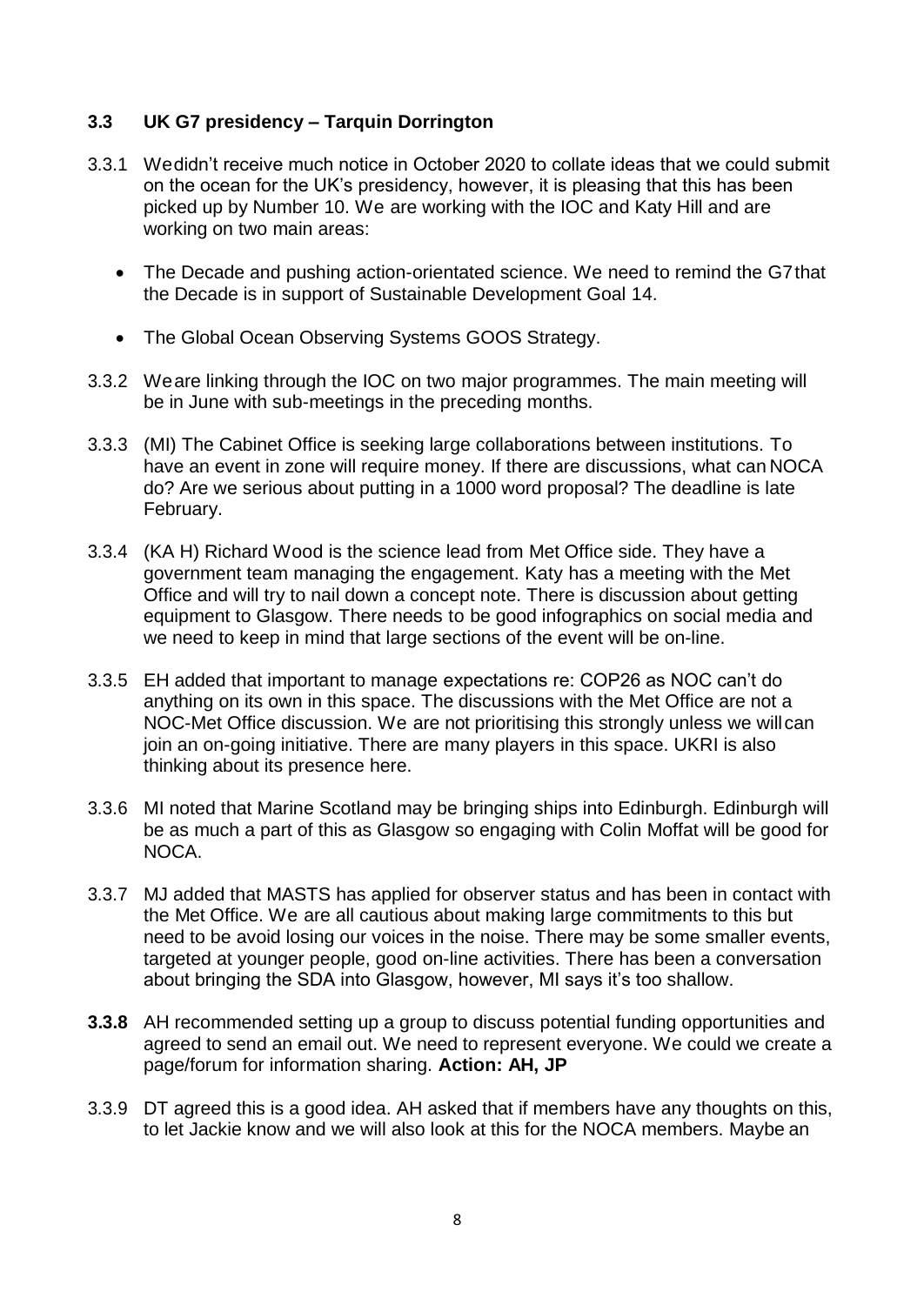on-line notice board. Ka H agreed to talk to JP about this. KHe suggested Trello or a Teams group. **Action Ka H**

## **4. Impacts of COVID 19 on the UK Marine Science Community – update**

- 4.1 DT asked where this report will go and how to ensure it is seen by theappropriate contacts.
- 4.2 KH explained she had been asked to head a WG to look at impacts of COVID19. She designed an anonymous survey and received 193 responses. KH has processed the report; the comments were a bit gloomy. We now need to focus on the summary and recommendations which are not well organised. They need to be allocated to the right contacts now - NERC? Institutions?
- 4.3 AH noted this as a brilliant piece of work as it has highlighted issues we have been concerned about. KH said that a key reason for the report is to distil recommendations that are practical for institutions. It is important that where people have been impacted negatively by COVID, this should not have any influence on their chance of getting a job.
- 4.4 MJ added that it would be good to a statistically valid interpretation of the impacts of COVID. We need to remember that some positives that have come out of the pandemic.
- 4.5 TF added that this was a great piece of work. We need to think about PhD students who are on a tight time frame and keep fighting for them. Where colleagues have been made redundant and not replaced, this will add to workloads.
- 4.6 DT commented that whilst institutions may not want to respond to more questions about COVID19, it would have been good for universities to have input from universities other than their own. Bangor would have valued this document.
- 4.7 MS agreed with MJ and AH, however, there can be mixed messages. For example, sometimes staff might be told, "do what you can, we understand etc." but then later, are given more work. Perhaps rather than targeting funders, we should write a piece for Nature?
- 4.8 KH noted that as the NOCA is a link between institutions and NERC, it can be used to provide this type of report. She has talked to SCAR who are doing a similar survey so one possibility might be to join forces and see what the common threads are and see if this is could be suitable for Nature?
- 4.9 AH commented that institutions need to take responsibility here. The information in the report is good and can help people do their jobs properly. UKRI will expect institutions to sort these issues out themselves.
- 4.9.1 IA added that this is a great piece of work, very informative and useful and that he would like to share it with his HR team to see what lessons may be learned. It is important to also think about people other than scientists, e.g. those who complete operations. They are not covered by this survey and some have just as big issues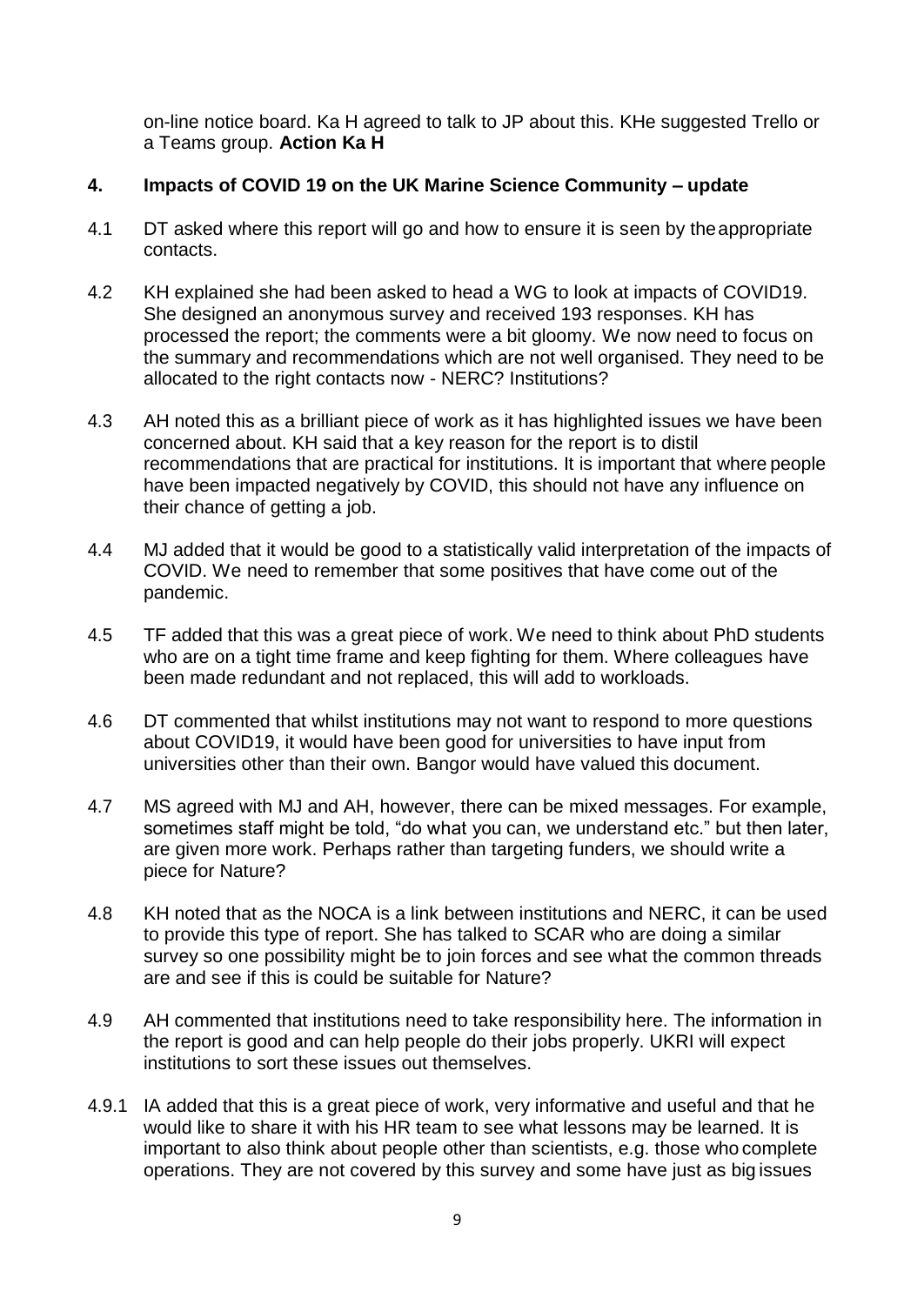as these to deal with. Maybe there should be a comment piece in Nature or even in the press or via social media – would this be a way to highlight this?

- 4.9.2 MI echoed that this is a good and important piece of work, so well done. He asked if it was possible to tease out data on those on short term contracts as their problems differ to those on open-ended contracts. Short term contract staff have faced significant problems. KH responded that the survey had asked about contract length, salary and that one of the most resounding findings had been in relation to impact on ECRs on fixed terms contracts.
- 4.9.3 EH suggested some ways forward. The survey statistically was self-selecting and this is clear in the report.
- 1.) Recommendations in terms of credibility and impact, it would be better to create a small number of actionable recommendations. Lobbying isn't an action so strip this out.
- 2.) Target audience rather than write to UKRI, this could be positioned as a selfhelp document for the marine science community. Thus, the community needs to take responsibility for taking action. UKRI has been trying to manage many challenges already.

In terms of presentation, it is important to acknowledge the significant impact of COVID-19 on the whole of UK society.

- 4.9.4 As Chief Executive of NOC, EH expressed concern to avoid some unintended consequences of the report. Sometimes there is confusion between 'NOCA' and 'NOC'. The report is a community view and it is important to avoid any idea that this is NOC's view of the world. Such would not helpful for NOC – it is not representative of what NOC has achieved during the pandemic.
- 4.9.5 There is also branding issue. This is a community view but some may ask, who is NOC to tell me how to run my university? We need to think about how this will be branded and should avoid having 'NOC' written into a document that appears to be criticising anyone. It would be wrong for this to be seen as a NOC document.

### **The way forward:**

- 1. Change way this is branded
- 2. Consider how it will be positioned and distil a small number of recommendations.
- 3. The document needs to be viewed as helpful rather than antagonistic.
- **4.9.6** KH thanked Ed and agreed that the recommendations can be paired down. Once we have a properly formatted document, let's look at it again. AH to look over recommendations with input from Cait Allen's team. **Action: AH, CA**